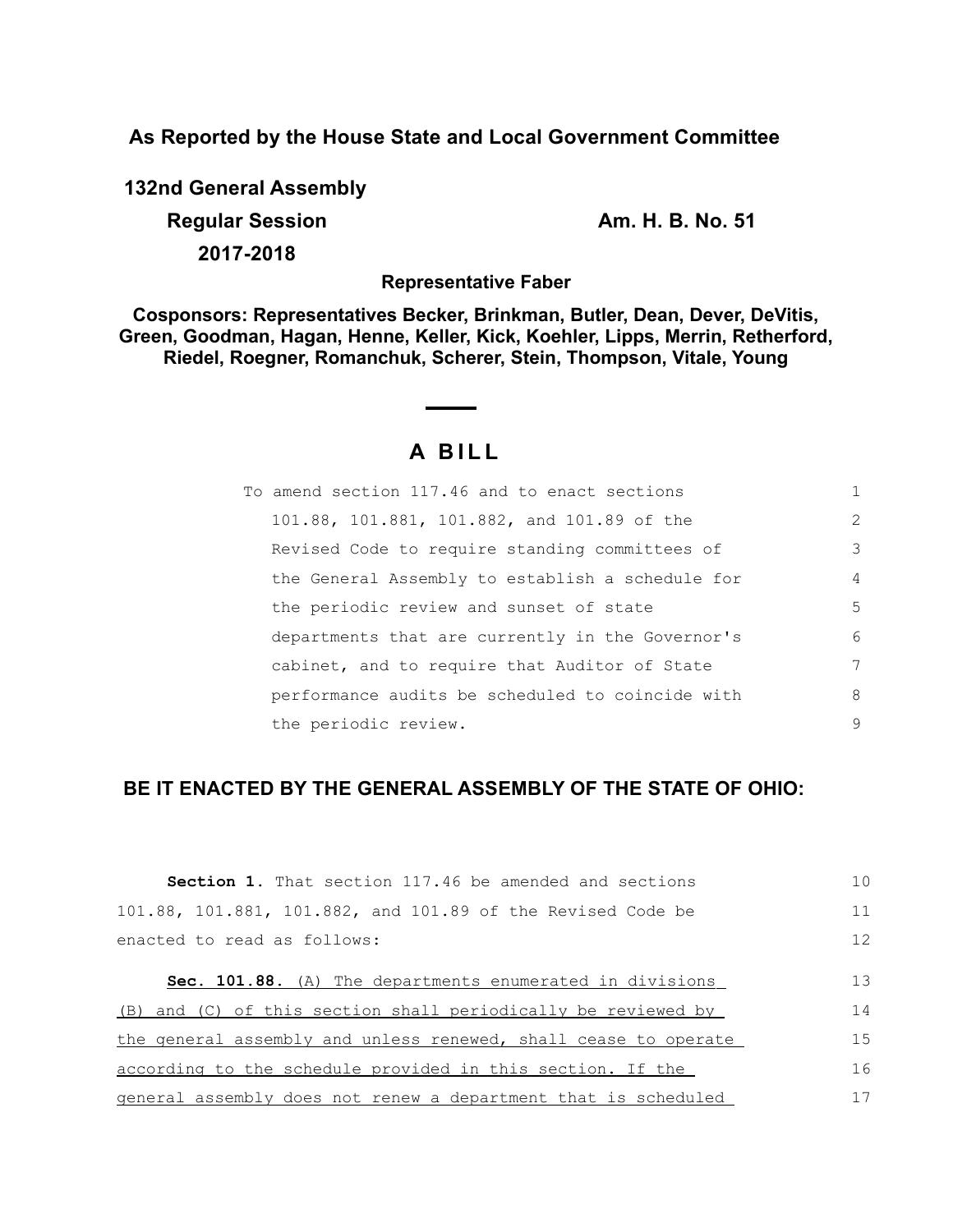## **Am. H. B. No. 51 Page 2 As Reported by the House State and Local Government Committee**

| to be reviewed and the department is not otherwise renewed       | 18 |
|------------------------------------------------------------------|----|
| before the department's expiration date, the department shall    | 19 |
| wind up operations, in accordance with section 126.29 of the     | 20 |
| Revised Code, during the two-year period before the department's | 21 |
| expiration date and shall suspend all operations at midnight on  | 22 |
| the day after the expiration date.                               | 23 |
|                                                                  | 24 |
| (B) The following departments shall be reviewed during           |    |
| the first general assembly to commence after the effective date  | 25 |
| of this section, and every third general assembly thereafter. A  | 26 |
| department expires at the end of the thirty-first day of         | 27 |
| December of the second year of the subsequent general assembly,  | 28 |
| unless the department is renewed in accordance with division (F) | 29 |
| <u>of this section:</u>                                          | 30 |
| (1) The office of budget and management;                         | 31 |
|                                                                  |    |
| (2) The department of administrative services;                   | 32 |
| (3) The department of agriculture;                               | 33 |
| (4) The department of health;                                    | 34 |
| (5) The department of public safety;                             | 35 |
| (6) The department of developmental disabilities;                | 36 |
| (7) The development services agency;                             | 37 |
| (8) The department of rehabilitation and correction;             | 38 |
| (9) The department of aging;                                     | 39 |
| (10) The department of medicaid;                                 | 40 |
| The office of the adjutant general;<br>(11)                      | 41 |
| The department of higher education.<br>(12)                      | 42 |
| (C) The following departments shall be reviewed during the       | 43 |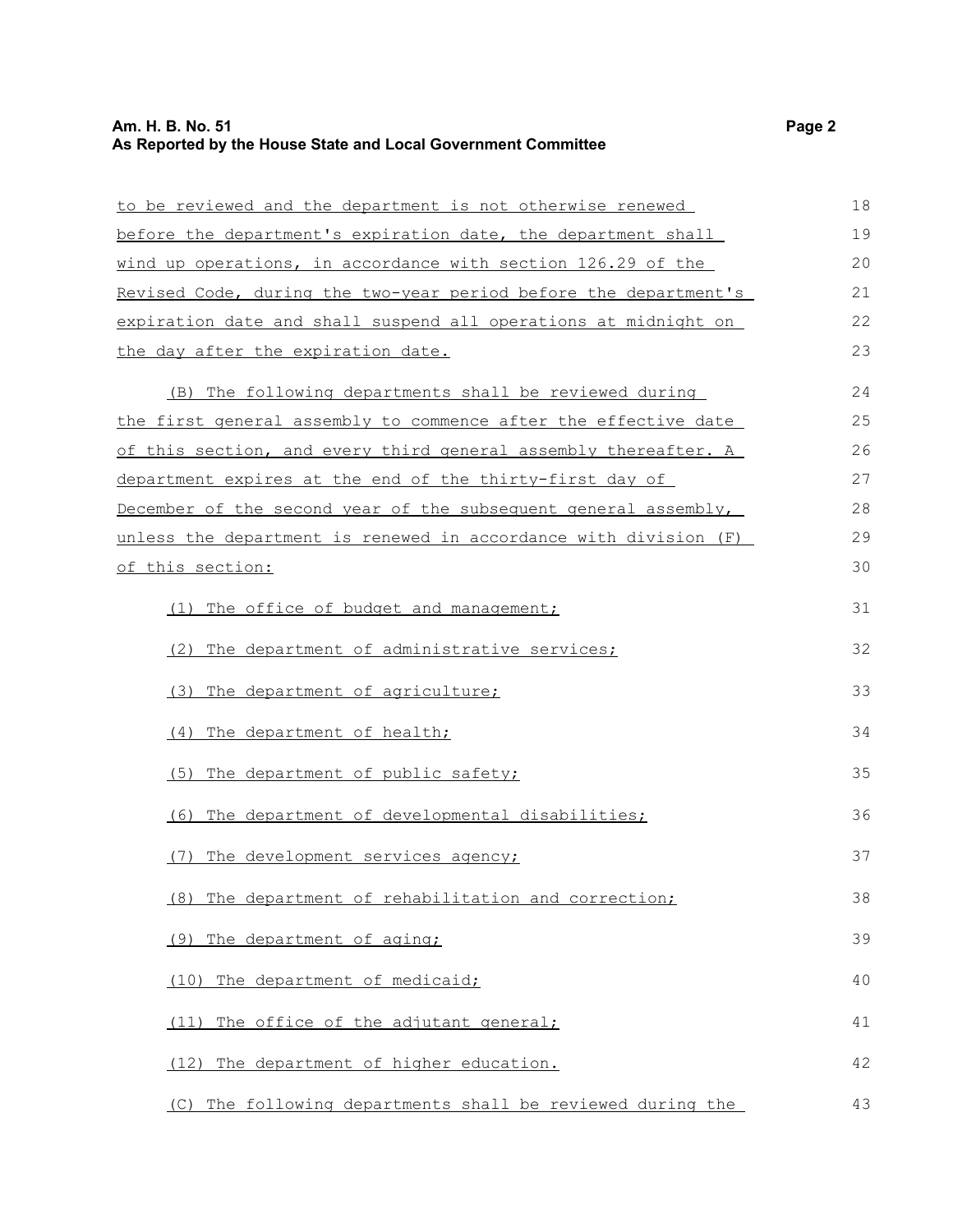## **Am. H. B. No. 51 Page 3 As Reported by the House State and Local Government Committee**

| second general assembly to commence after the effective date of  | 44       |
|------------------------------------------------------------------|----------|
| this section, and every third general assembly thereafter. A     | 45       |
| department expires at the end of the thirty-first day of         | 46       |
| December of the second year of the subsequent general assembly,  | 47       |
| unless the department is renewed in accordance with division (F) | 48       |
| of this section:                                                 | 49       |
| (1) The department of commerce;                                  | 50       |
| (2) The department of transportation;                            | 51       |
| (3) The department of natural resources;                         | 52       |
| (4) The department of job and family services;                   | 53       |
| (5) The department of mental health and addiction<br>services;   | 54<br>55 |
| (6) The department of insurance;                                 | 56       |
| (7) The department of youth services;                            | 57       |
| (8) The environmental protection agency;                         | 58       |
| (9) The department of veterans services;                         | 59       |
| (10) The office of health transformation;                        | 60       |
| (11) The public utilities commission;                            | 61       |
| (12) The department of taxation.                                 | 62       |
| (D) The director of budget and management shall not              | 63       |
| authorize the expenditure of any moneys for any department on or | 64       |
| after the date of its expiration.                                | 65       |
| (E) The general assembly may provide by law for the              | 66       |
| orderly, efficient, and expeditious conclusion of a department's | 67       |
| business and operation. The rules, orders, licenses, contracts,  | 68       |
| and other actions made, taken, granted, or performed by the      | 69       |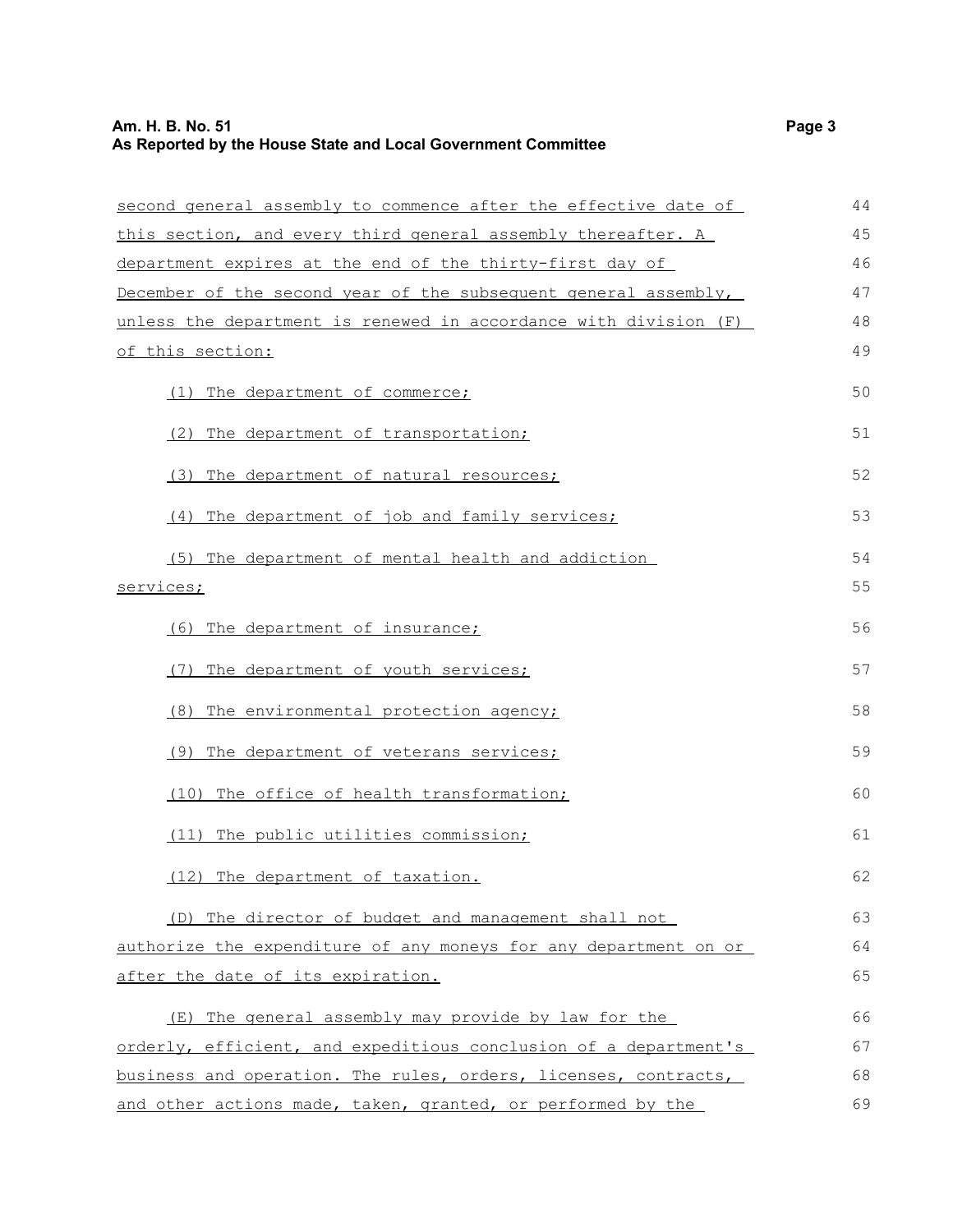## **Am. H. B. No. 51 Page 4 As Reported by the House State and Local Government Committee**

| department shall continue in effect according to their terms           | 70 |
|------------------------------------------------------------------------|----|
| notwithstanding the department's abolition, unless the general         | 71 |
| assembly provides otherwise by law. The general assembly may           | 72 |
| provide by law for the temporary or permanent transfer of some         | 73 |
| or all of a terminated or transferred department's functions and       | 74 |
| personnel to a successor department, board, or officer.                | 75 |
| The abolition, termination, or transfer of a department                | 76 |
| shall not cause the termination or dismissal of any claim              | 77 |
| pending against the department by any person, or any claim             | 78 |
| pending against any person by the department. Unless the general       | 79 |
| assembly provides otherwise by law for the substitution of             | 80 |
| parties, the attorney general shall succeed the department with        | 81 |
| reference to any pending claim.                                        | 82 |
| (F) A department may be renewed by passage of a bill that              | 83 |
| continues the statutes creating and empowering the department.         | 84 |
| <u>The amendment of a statute creating and empowering a department</u> | 85 |
| that is subject to review under division (B) or (C) of this            | 86 |
| section that is amended between the time the department was last       | 87 |
| reviewed and the time it is next scheduled to be reviewed does         | 88 |
| not change the next scheduled review date of the department. The       | 89 |
| next scheduled review date of a department changes only if the         | 90 |
| amendment expressly so provides.                                       | 91 |
| Sec. 101.881. (A) Not later than three months after the                | 92 |
| commencement of a general assembly during which a department is        | 93 |
| scheduled to be reviewed under division (B) or (C) of section          | 94 |
| 101.88 of the Revised Code, the president of the senate and the        | 95 |
| speaker of the house of representatives each shall direct a            | 96 |
| standing committee of the senate and of the house of                   | 97 |
| representatives, respectively, to hold hearings to receive the         | 98 |
| testimony of the public and of the chief executive officer of          | 99 |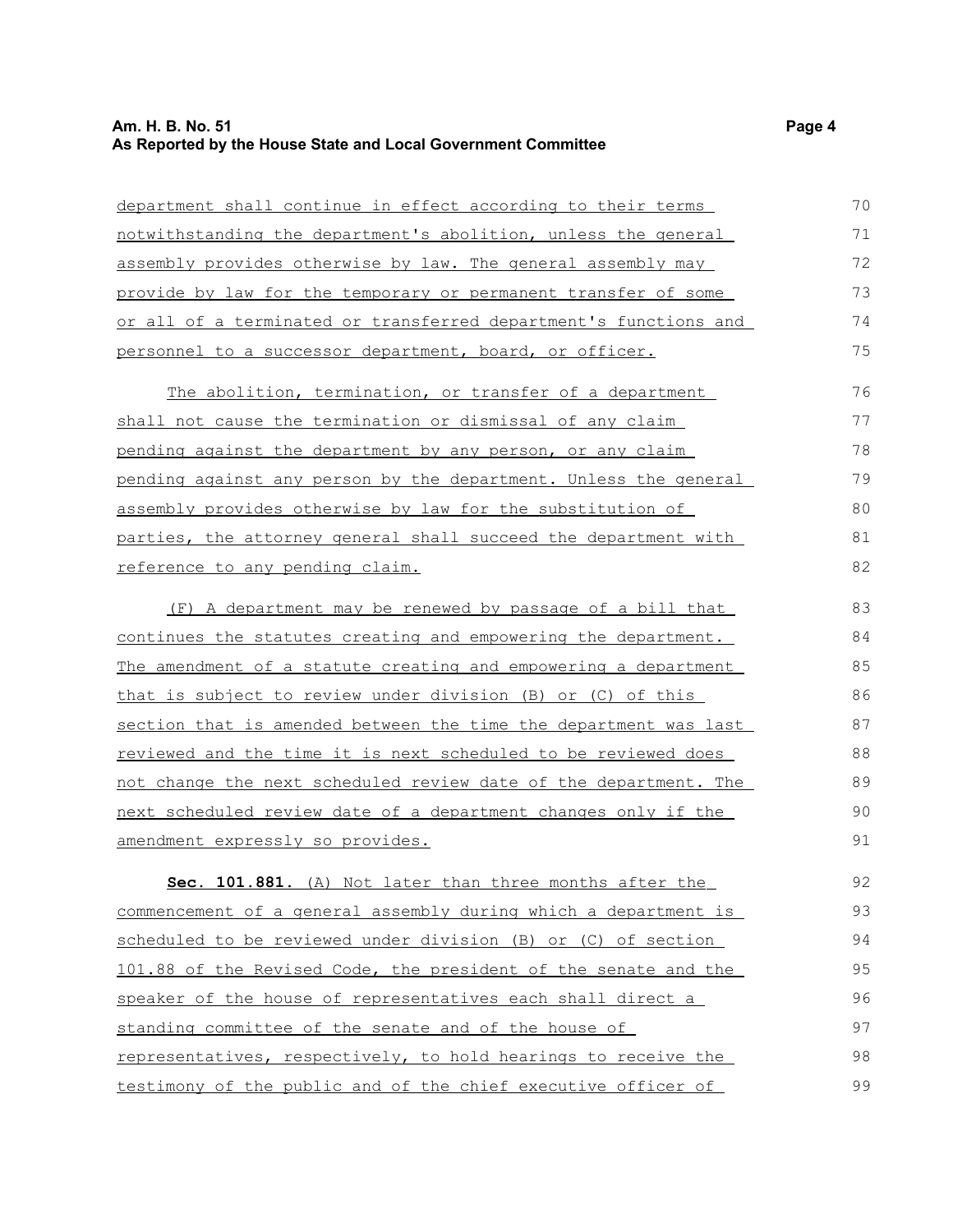#### **Am. H. B. No. 51 Page 5 As Reported by the House State and Local Government Committee**

| the department and otherwise shall review, consider, and               | 100 |
|------------------------------------------------------------------------|-----|
| evaluate the usefulness, performance, and effectiveness of the         | 101 |
| department. The president of the senate and the speaker of the         | 102 |
| house of representatives may defer the review of a department          | 103 |
| <u>until the next general assembly during which the department is</u>  | 104 |
| subject to review. The deferral does not prevent the expiration        | 105 |
| of a department. A department's renewal in accordance with             | 106 |
| division (F) of section 101.88 of the Revised Code is necessary        | 107 |
| to continue the statutes creating and empowering the department        | 108 |
| regardless of whether the department's review has occurred or          | 109 |
| has been deferred. A department whose review has been deferred         | 110 |
| shall be reviewed, without the option for deferment, during the        | 111 |
| <u>next general assembly during which the department is subject to</u> | 112 |
| review under division (B) or (C) of section 101.88 of the              | 113 |
| Revised Code.                                                          | 114 |
| (B) A department that is not scheduled to be reviewed                  | 115 |
| under division (B) or (C) of section 101.88 of the Revised Code        | 116 |
| <u>is not subject to automatic expiration under this chapter. The</u>  | 117 |
| president of the senate and the speaker of the house of                | 118 |
| representatives may direct a standing committee of the senate          | 119 |
| and of the house of representatives, respectively, to hold             | 120 |
| hearings to receive the testimony of the public and of the chief       | 121 |
| executive officer of the department and otherwise may review,          | 122 |
|                                                                        |     |

consider, and evaluate the usefulness, performance, and effectiveness of the department. 123 124

(C) Each department that is scheduled for review and each department that is identified to be reviewed by a standing committee shall submit to the standing committee a report that contains all of the following information: 125 126 127 128

(1) The department's primary purpose and its various goals

129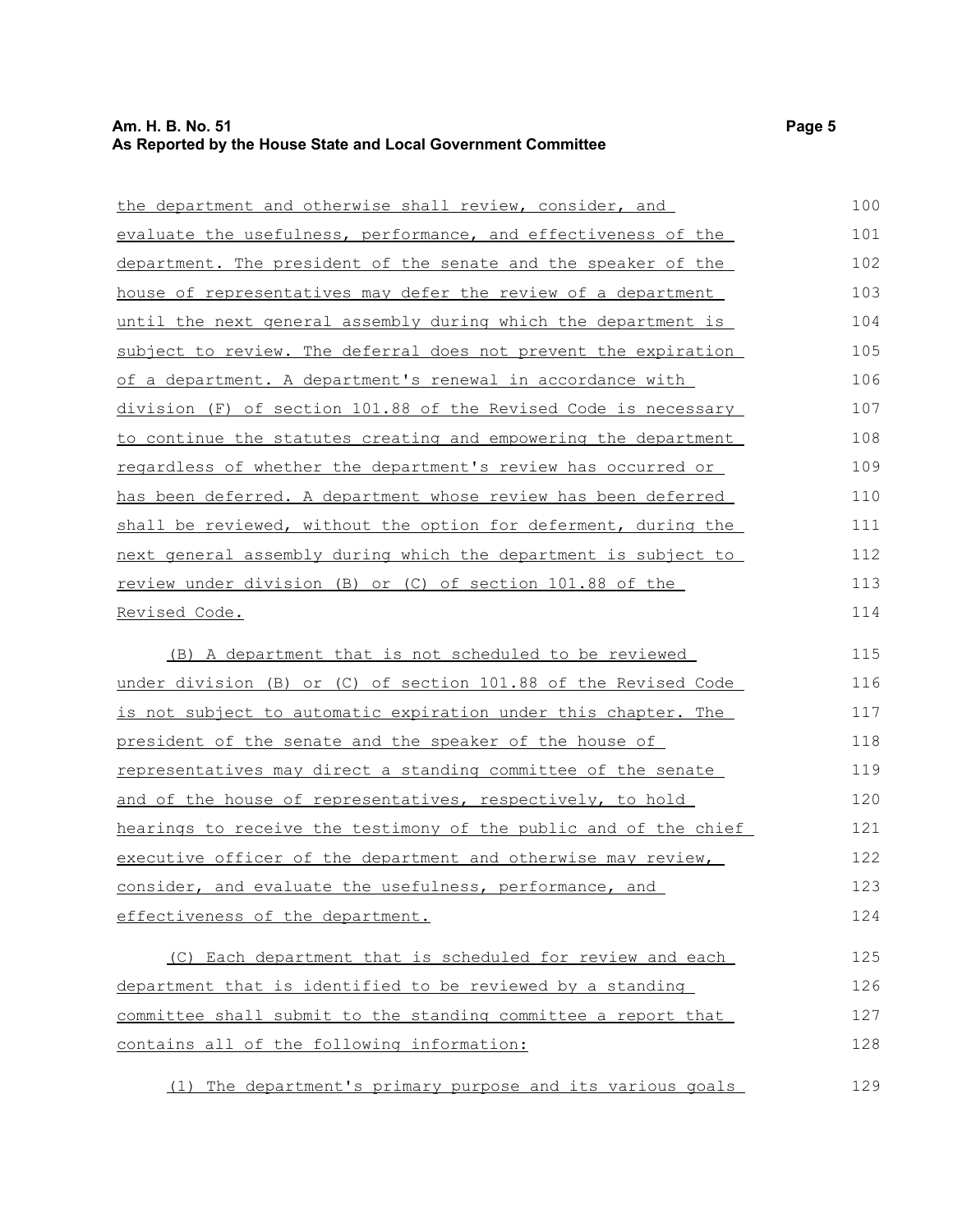| Am. H. B. No. 51<br>As Reported by the House State and Local Government Committee | Page 6 |
|-----------------------------------------------------------------------------------|--------|
| and objectives;                                                                   | 130    |
| (2) The department's past and anticipated workload, the                           | 131    |
| number of staff required to complete that workload, and the                       | 132    |
| department's total number of staff;                                               | 133    |
| (3) The department's past and anticipated budgets and its                         | 134    |
| sources of funding.                                                               | 135    |
| (D) Each department shall have the burden of demonstrating                        | 136    |
| to the standing committee a public need for its continued                         | 137    |
| existence. In determining whether a department has demonstrated                   | 138    |
| that need, the standing committee shall consider, as relevant,                    | 139    |
| all of the following:                                                             | 140    |
| Whether or not the public could be protected or served<br>(1)                     | 141    |
| in an alternate or less restrictive manner;                                       | 142    |
| (2) Whether or not the department serves the public                               | 143    |
| interest rather than a specific interest;                                         | 144    |
| (3) Whether or not rules adopted by the department are                            | 145    |
| consistent with the legislative mandate of the department as                      | 146    |
| expressed in the statutes that created and empowered the                          | 147    |
| department;                                                                       | 148    |
| (4) The extent to which the department's jurisdiction and                         | 149    |
| programs overlap or duplicate those of other departments, the                     | 150    |
| extent to which the department coordinates with those other                       | 151    |
| departments, and the extent to which the department's programs                    | 152    |
| could be consolidated with the programs of other state                            | 153    |
| departments;                                                                      | 154    |
| (5) Whether or not continuation of the department is                              | 155    |
| necessary to protect the health, safety, or welfare of the                        | 156    |
| public, and if so, whether or not the department's authority is                   | 157    |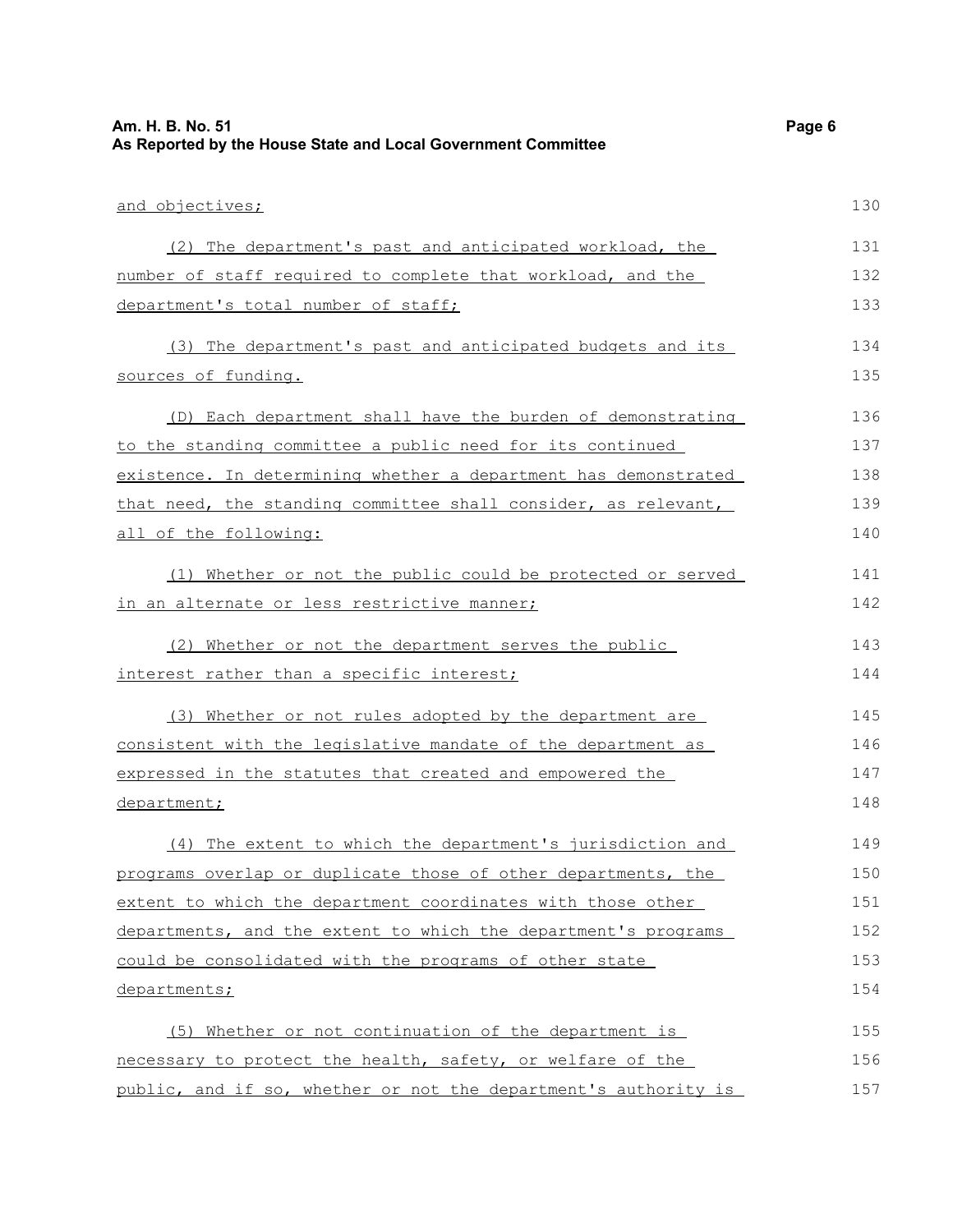narrowly tailored to protect against present, recognizable, and significant harms to the health, safety, or welfare of the public; (6) The amount of regulation exercised by the department compared to such regulation, if any, in other states; (7) Whether or not alternative means or methods can be used to improve efficiency and customer service to assist the department in the performance of its duties; (8) Whether or not the operation of the department has inhibited economic growth, reduced efficiency, or increased the cost of government; (9) An assessment of the authority of the department regarding fees, inspections, enforcement, and penalties; (10) The extent to which the department has permitted qualified applicants to serve the public; (11) The cost-effectiveness of the department in terms of number of employees, services rendered, and administrative costs incurred, both past and present; (12) Whether or not the department's operation has been impeded or enhanced by existing statutes and procedures and by budgetary, resource, and personnel practices; (13) Whether the department has recommended statutory changes to the general assembly that would benefit the public as opposed to the persons regulated by the department, if any, and whether its recommendations and other policies have been adopted and implemented; (14) Whether the department has required any persons it regulates to report to it the impact of department rules and 158 159 160 161 162 163 164 165 166 167 168 169 170 171 172 173 174 175 176 177 178 179 180 181 182 183 184 185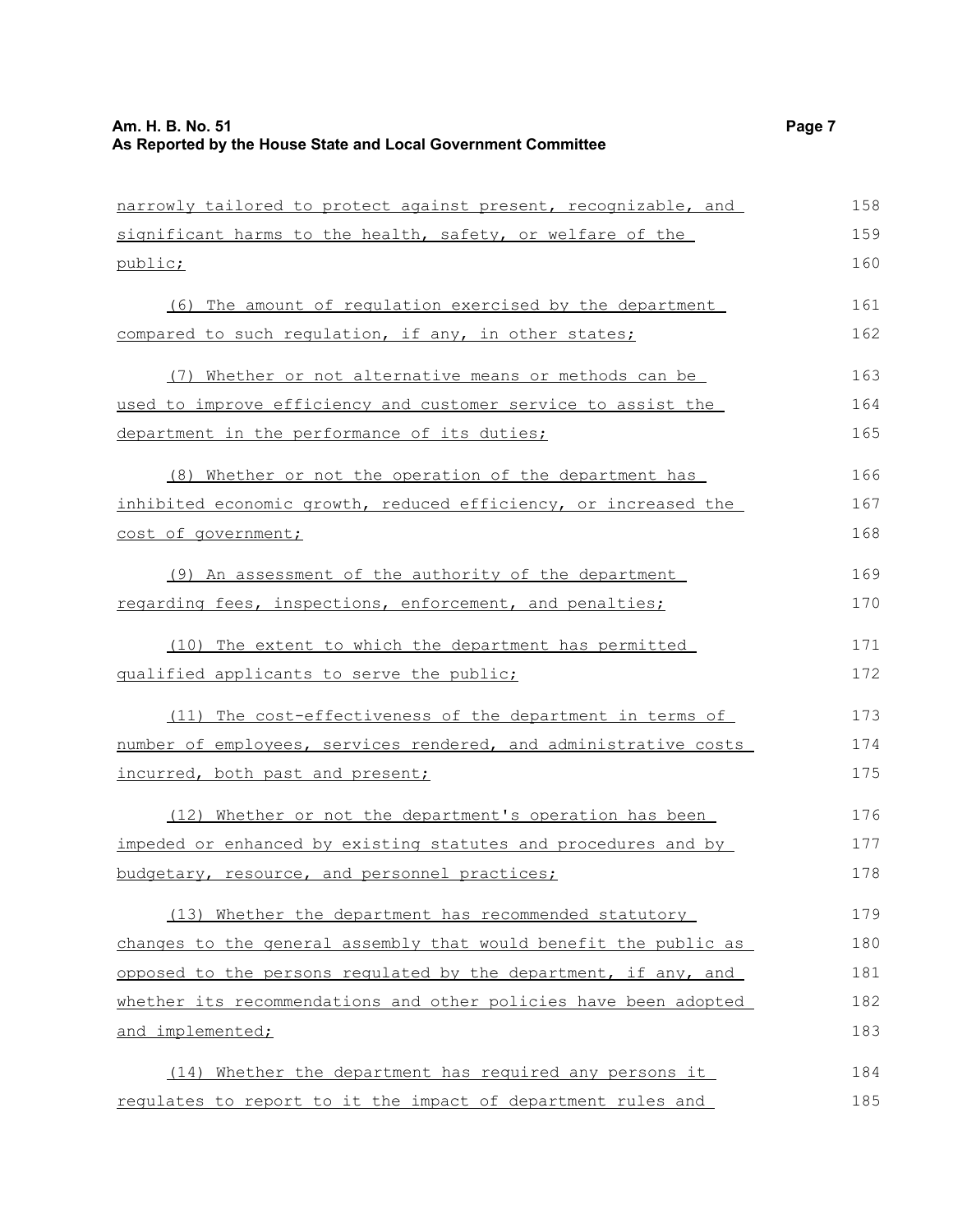| decisions on the public as they affect service costs and service | 186 |
|------------------------------------------------------------------|-----|
| delivery;                                                        | 187 |
| (15) Whether persons regulated by the department, if any,        | 188 |
| have been required to assess problems in their business          | 189 |
| operations that affect the public;                               | 190 |
| (16) Whether the department has encouraged public                | 191 |
| participation in its rule-making and decision-making;            | 192 |
| (17) The efficiency with which formal public complaints          | 193 |
| filed with the department have been processed to completion;     | 194 |
| (18) Whether the programs or services of the department          | 195 |
| duplicate or overlap those of other departments;                 | 196 |
| (19) Whether the purpose for which the department was            | 197 |
| created has been fulfilled, has changed, or no longer exists;    | 198 |
| (20) Whether federal law requires that the department be         | 199 |
| renewed in some form;                                            | 200 |
| (21) An assessment of the administrative hearing process         | 201 |
| of a department if the department has an administrative hearing  | 202 |
| process;                                                         | 203 |
| (22) Any applicable criteria under division (E) of this          | 204 |
| section;                                                         | 205 |
| (23) Changes needed in the enabling laws of the department       | 206 |
| in order for it to comply with the criteria suggested by the     | 207 |
| considerations listed in divisions $(D)$ (1) to (22) of this     | 208 |
| section.                                                         | 209 |
| (E) In the review of a department that issues a license to       | 210 |
| practice a trade or profession, the standing committee shall     | 211 |
| consider all of the following:                                   | 212 |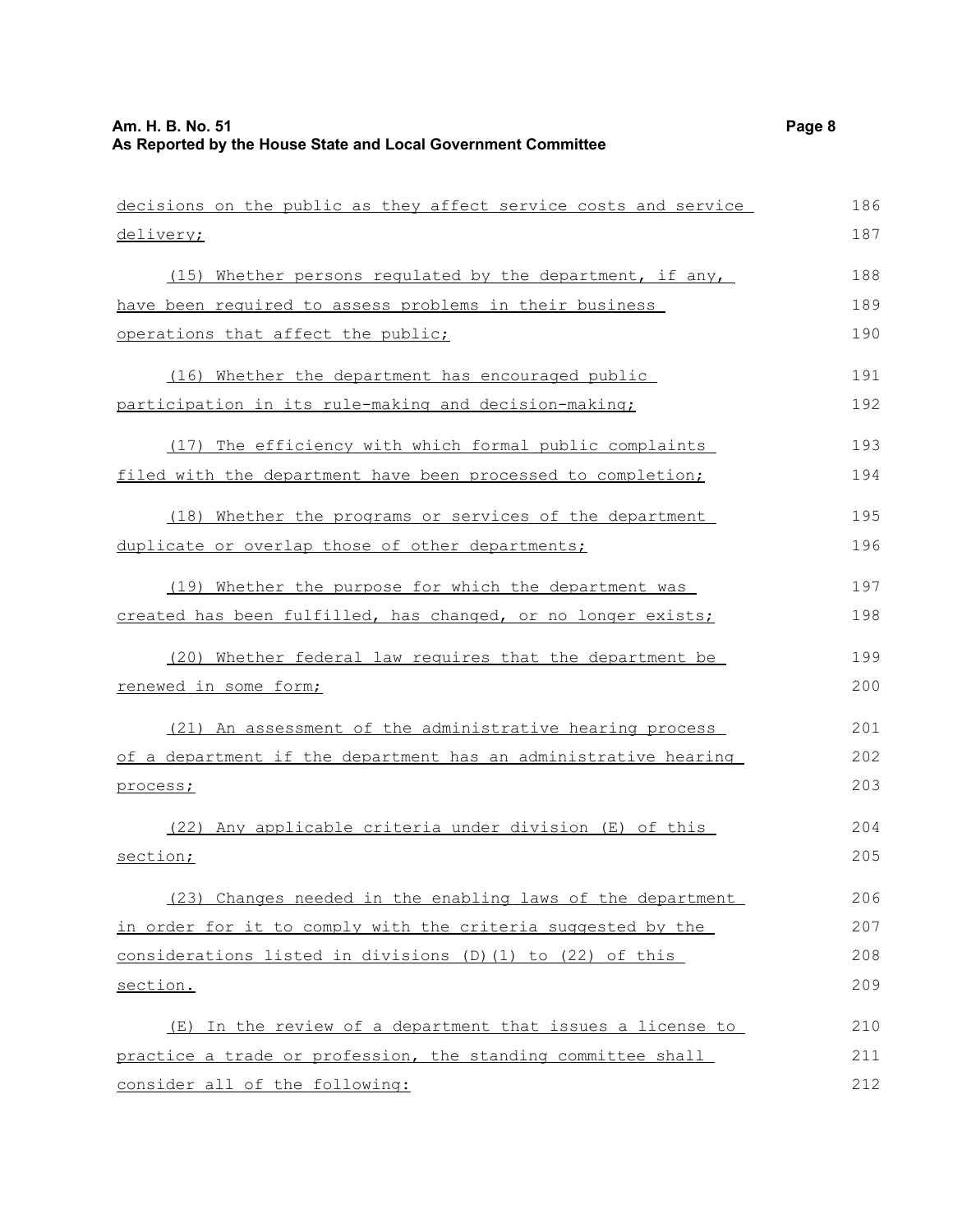| (1) Whether the requirement for the license serves a             | 213 |
|------------------------------------------------------------------|-----|
| meaningful, defined public interest and provides the least       | 214 |
| restrictive form of regulation that adequately protects the      | 215 |
| public interest;                                                 | 216 |
| (2) The extent to which the objective of licensing may be        | 217 |
| achieved through market forces, private or industry              | 218 |
| certification and accreditation programs, or enforcement of      | 219 |
| other existing laws;                                             | 220 |
| (3) The extent to which licensing ensures that                   | 221 |
| practitioners have occupational skill sets or competencies that  | 222 |
| correlate with a public interest, and the impact that those      | 223 |
| criteria have on applicants for a license, particularly those    | 224 |
| with moderate or low incomes, seeking to enter the occupation or | 225 |
| profession;                                                      | 226 |
| (4) The extent to which the requirement for the license          | 227 |
| stimulates or restricts competition, affects consumer choice,    | 228 |
| and affects the cost of services.                                | 229 |
| As used in division (E) of this section:                         | 230 |
| "Least restrictive form of requlation" means the public          | 231 |
| policy of relying on one of the following, listed from the least | 232 |
| to the most restrictive, as a means of consumer protection:      | 233 |
| market competition; third-party or consumer-created ratings and  | 234 |
| reviews; private certification; specific private civil cause of  | 235 |
| action to remedy consumer harm; actions under Chapter 1345. of   | 236 |
| the Revised Code; regulation of the process of providing the     | 237 |
| specific goods or services to consumers; inspection; bonding or  | 238 |
| insurance; registration; government certification; specialty     | 239 |
| occupational license for medical reimbursement; and occupational | 240 |
| license. "Specialty occupational license for medical             | 241 |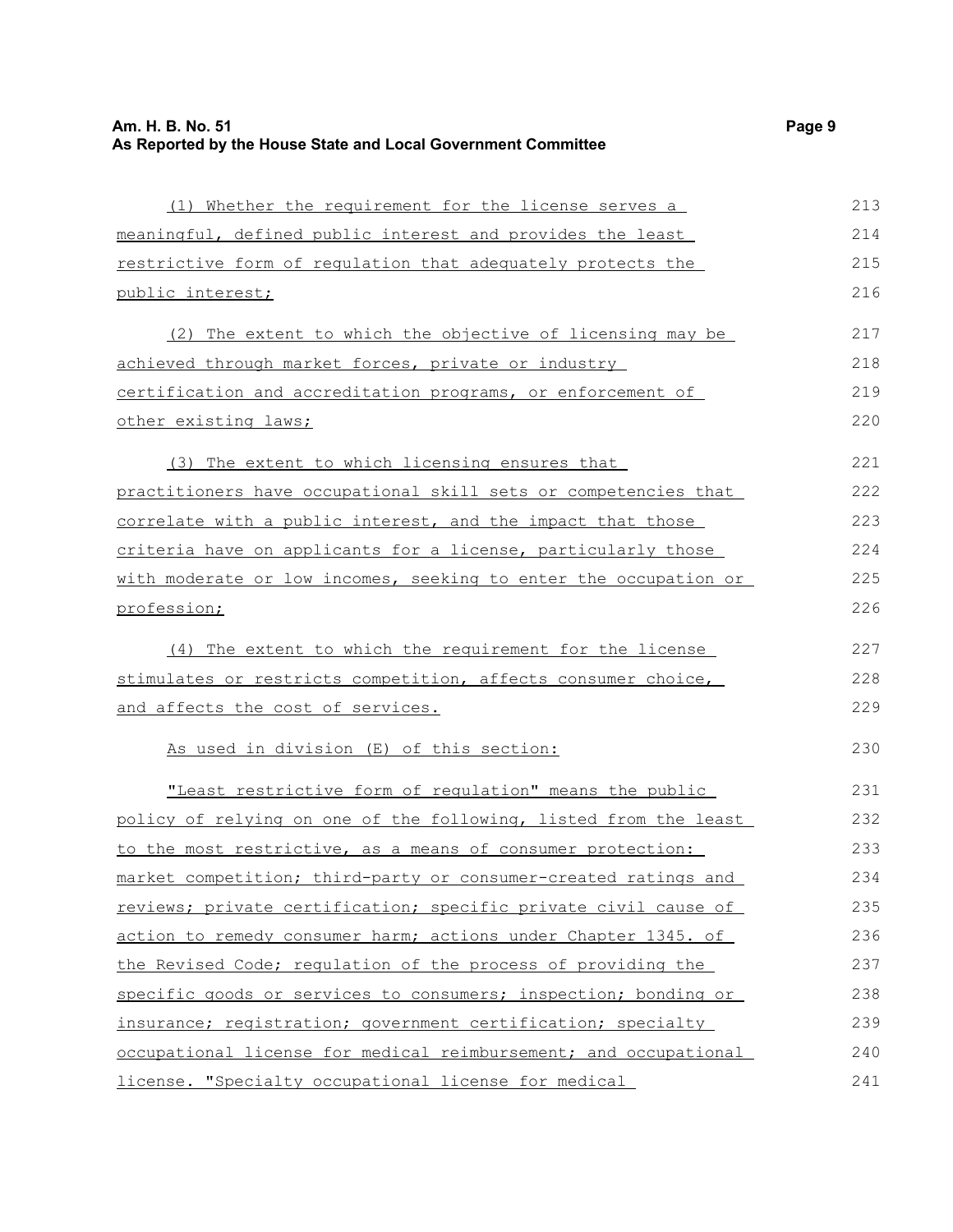### **Am. H. B. No. 51 Page 10 As Reported by the House State and Local Government Committee**

reimbursement" means a nontransferable authorization in law for an individual to provide identified medical services and qualify for payment or reimbursement from a government agency based on meeting personal qualifications established in law. "License" means a license, certificate, permit, or other authorization issued or conferred by a department or board under which a person may engage in a profession, occupation, or occupational activity. For purposes of division (E) of this section, a government regulatory requirement is in the public interest if it provides protection from present, recognizable, and significant harms to the health, safety, or welfare of the public. **S ec. 101.882.** The president of the senate and the speaker of the house of representatives shall notify the chief of the common sense initiative office, established under section 107.61 of the Revised Code, when a department is identified under division (A) or (B) of section 101.881 of the Revised Code to be reviewed by a standing committee. The chief or the chief's designee shall appear and testify before the standing committee, with respect to the department, and shall testify on at least all of the following: (A) Whether or not the common sense initiative office has, within the previous five years, received commentary related to the department through the comment system established under section 107.62 of the Revised Code; (B) Whether or not the common sense initiative office has, 242 243 244 245 246 247 248 249 250 251 252 253 254 255 256 257 258 259 260 261 262 263 264 265 266 267

within the previous five years, received advice from the small business advisory council with respect to rules of the department; 268 269 270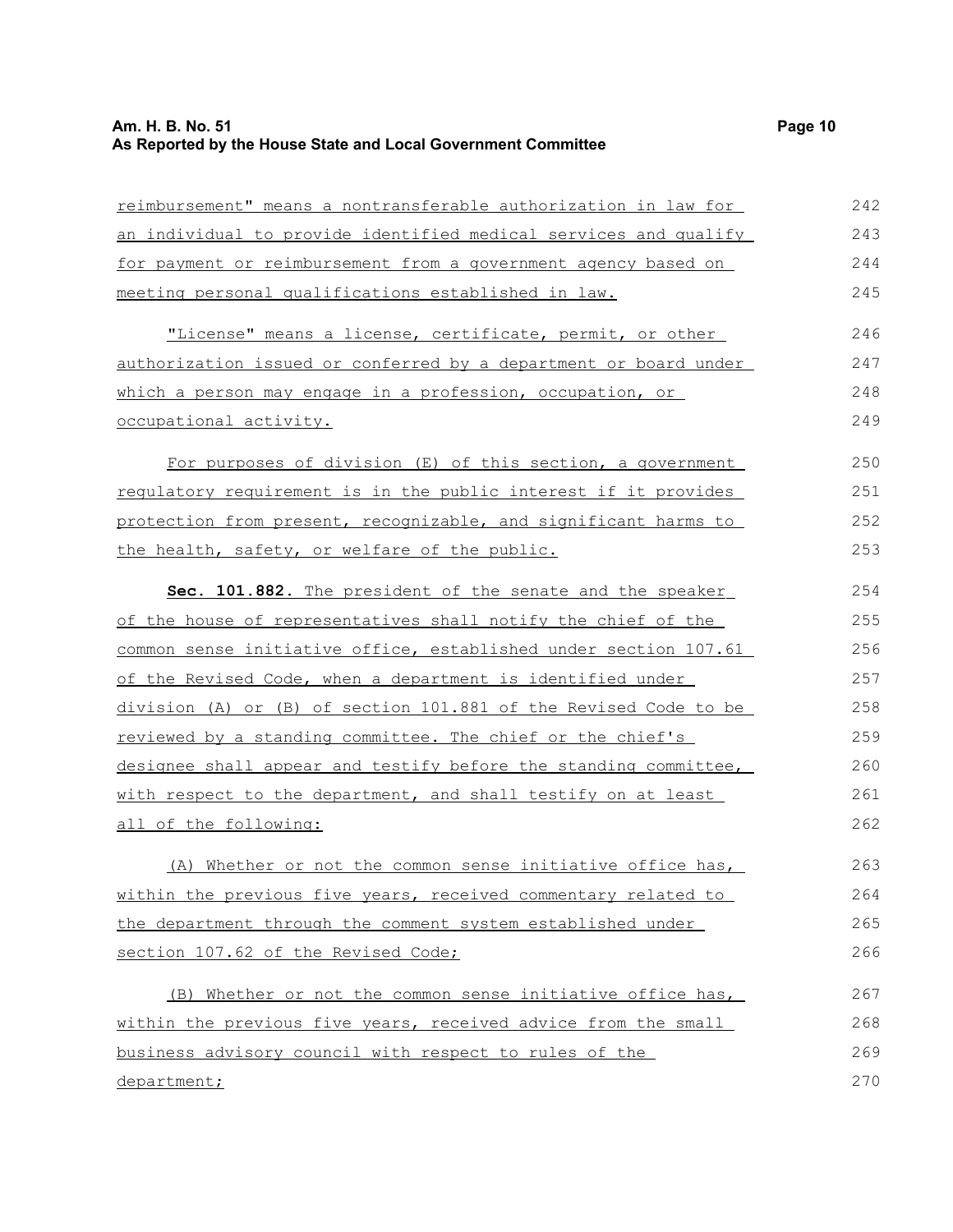| (C) Any other information the chief believes will                                               | 271 |
|-------------------------------------------------------------------------------------------------|-----|
| elucidate the effectiveness and efficiency of the department and                                | 272 |
| in particular the quality of customer service provided by the                                   | 273 |
| department.                                                                                     | 274 |
| Sec. 101.89. After the completion of the evaluation review                                      | 275 |
| of a department under section 101.881 of the Revised Code, the                                  | 276 |
| standing committee that conducted the review may prepare and                                    | 277 |
| publish a report of its findings and recommendations. A standing                                | 278 |
| committee may include in a single report its findings and                                       | 279 |
| recommendations regarding more than one department. If the                                      | 280 |
| standing committee prepares and publishes a report, the                                         | 281 |
| committee shall furnish a copy of the report to the clerk of the                                | 282 |
| house of representatives or the clerk of the senate, as the case                                | 283 |
| may be. The clerk shall furnish a copy of the report to the                                     | 284 |
| president of the senate, the speaker of the house of                                            | 285 |
| representatives, the governor, and each affected department. The                                | 286 |
| clerk shall make any published report available to the public on                                | 287 |
| the internet web site of the general assembly.                                                  | 288 |
| Sec. 117.46. Each biennium general assembly the auditor of                                      | 289 |
| state shall conduct a minimum of four performance audits under                                  | 290 |
| this section. Except as otherwise provided in this section, the                                 | 291 |
| auditor of state shall conduct the audits as follows: In the                                    | 292 |
| general assembly preceding the general assembly during which                                    | 293 |
| departments are scheduled to be reviewed under division (B) or                                  | 294 |
| (C) of section 101.88 of the Revised Code, at least two of the                                  | 295 |
| audits shall be of state agencies selected from a list comprised                                | 296 |
| <del>of </del> the <del>administrative departments <del>listed in section 121.02 of</del></del> | 297 |
| the Revised Code scheduled to be reviewed during the subsequent                                 | 298 |
| general assembly and the department of education, and at least                                  | 299 |
| two of the audits shall be of other state agencies. At The                                      | 300 |
| audits of departments scheduled to be reviewed during the                                       | 301 |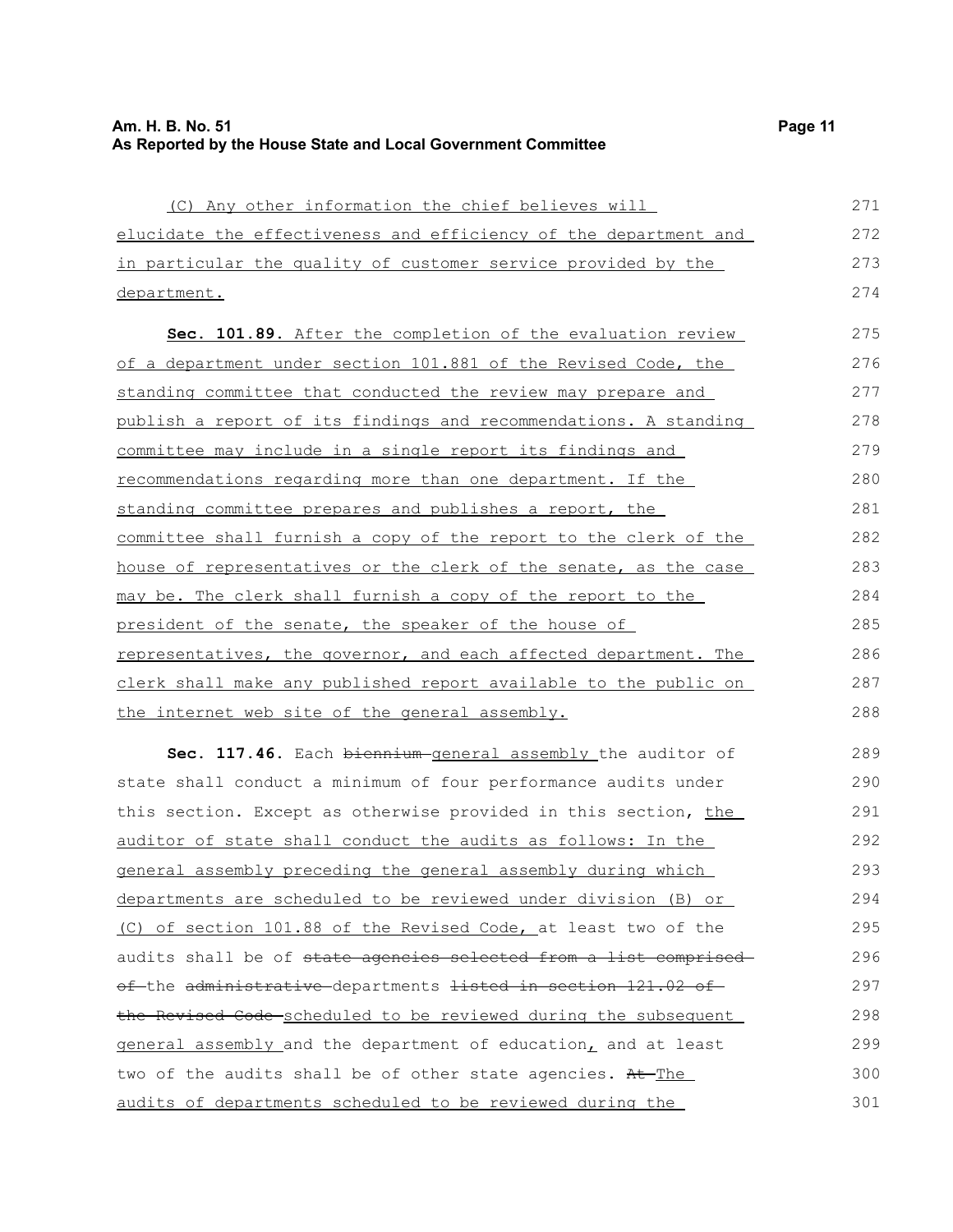#### **Am. H. B. No. 51 Page 12 As Reported by the House State and Local Government Committee**

subsequent general assembly shall be completed before the end of the general assembly and shall be made available to the standing committee directed to conduct the review under section 101.88 of the Revised Code during the subsequent general assembly. 302 303 304 305

At the auditor of state's discretion, the auditor of state may conduct a performance audit of a state institution of higher education as one of the four required-performance audits required during a general assembly. The offices of the attorney general, auditor of state, governor, secretary of state, and treasurer of state and agencies of the legislative and judicial branches are not subject to an audit under this section. 306 307 308 309 310 311 312

The auditor shall select each agency or institution to be audited and shall determine whether to audit the entire agency or institution or a portion of the agency or institution by auditing one or more programs, offices, boards, councils, or other entities within that agency or institution. The auditor shall make the selection and determination in consultation with the governor and the speaker and minority leader of the house of representatives and president and minority leader of the senate. 313 314 315 316 317 318 319 320

An audit of a portion of an agency or institution shall be considered an audit of one agency or institution. The authority to audit a portion of an agency or institution in no way limits the auditor's ability to audit an entire agency or institution if it is in the best interest of the state. 321 322 323 324 325

The performance audits under this section shall be conducted pursuant to sections 117.01 and 117.13 of the Revised Code. In conducting a performance audit, the auditor of state shall determine the scope of the audit, but shall consider, if appropriate, supervisory and subordinate level operations in the agency or institution. A performance audit under this section 326 327 328 329 330 331